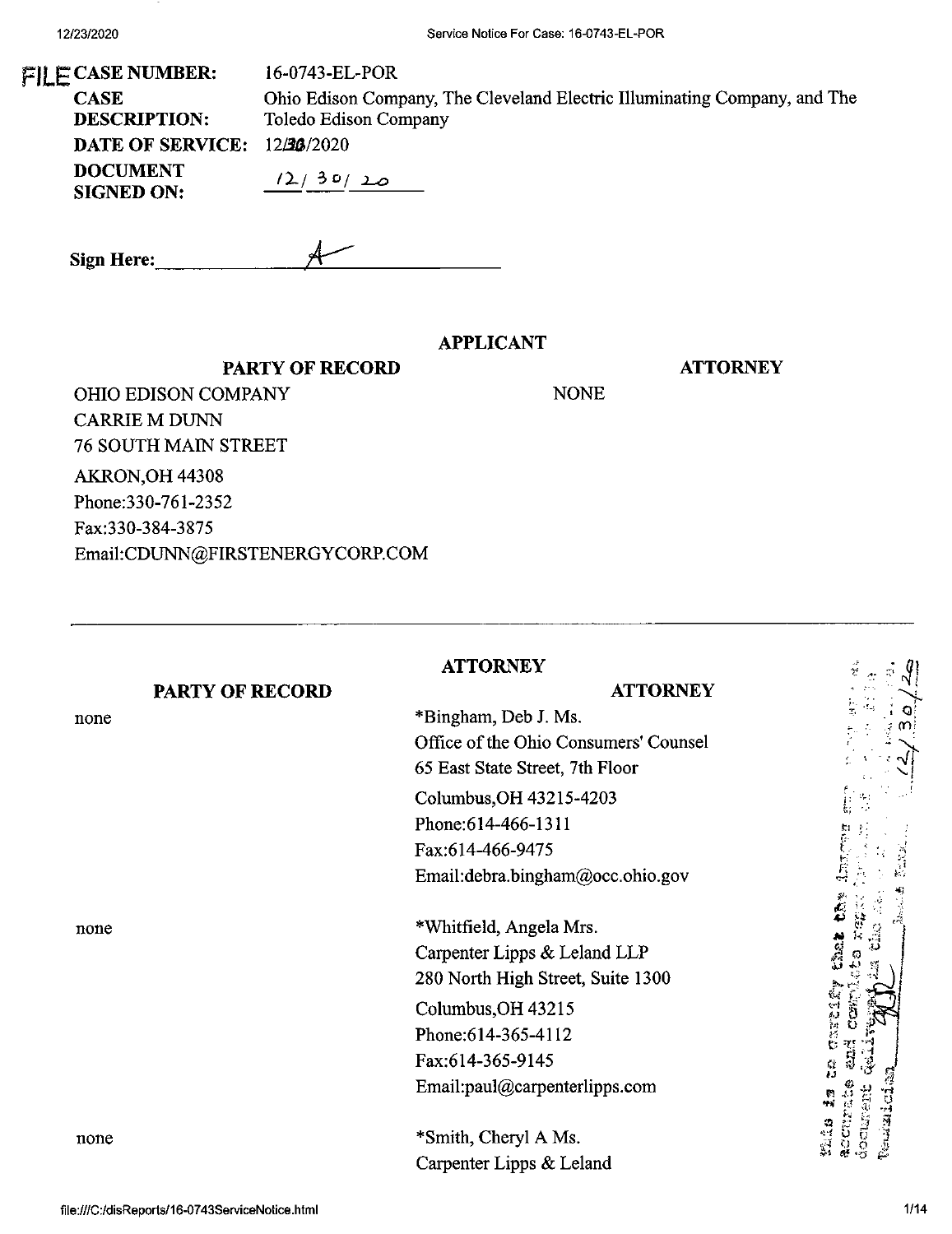12/23/2020 Service Notice For Case: 16-0743-EL-POR

280 N. High Street Suite 1300 Columbus,OH 43081 Phone:614-365-4100 Fax:614-365-9145 Email:smith@carpenterlipps.com

none PARRAM, DEVIN D MR. BRICKER AND ECKLER LLP 100 SOUTH THIRD STREET COLUMBUS,OH 43215 Phone:614-227- Email:DPARRAM@BRICKER.COM

none \*Parram, Devin D. Mr. Bricker and Eckler 100 South Third Street Columbus,OH 43215 Phone:614-227-2300 Fax:614-227-2390 Email:dparram@bricker.com

none \*Gladman, Michael R. Jones Day 325 John H. McConnell Blvd. Suite 600 Columbus,OH 43215 Phone:614-281-3865 Fax:614-461-4198 Email:mrgladman@jonesday.com

none \*Lyons, Shaun P Mr. Carpenter Lipps and Leland 280 N. High St Ste. 1300 Columbus,OH 43215 Phone:(614)515-3681 Email:LYONS@CARPENTERLIPPS.COM

none \*Allwein, Christopher J. Mr. Kegler Brown Hill & Ritter, LPA 65 East State Street Suite 1800 Columbus,OH 43215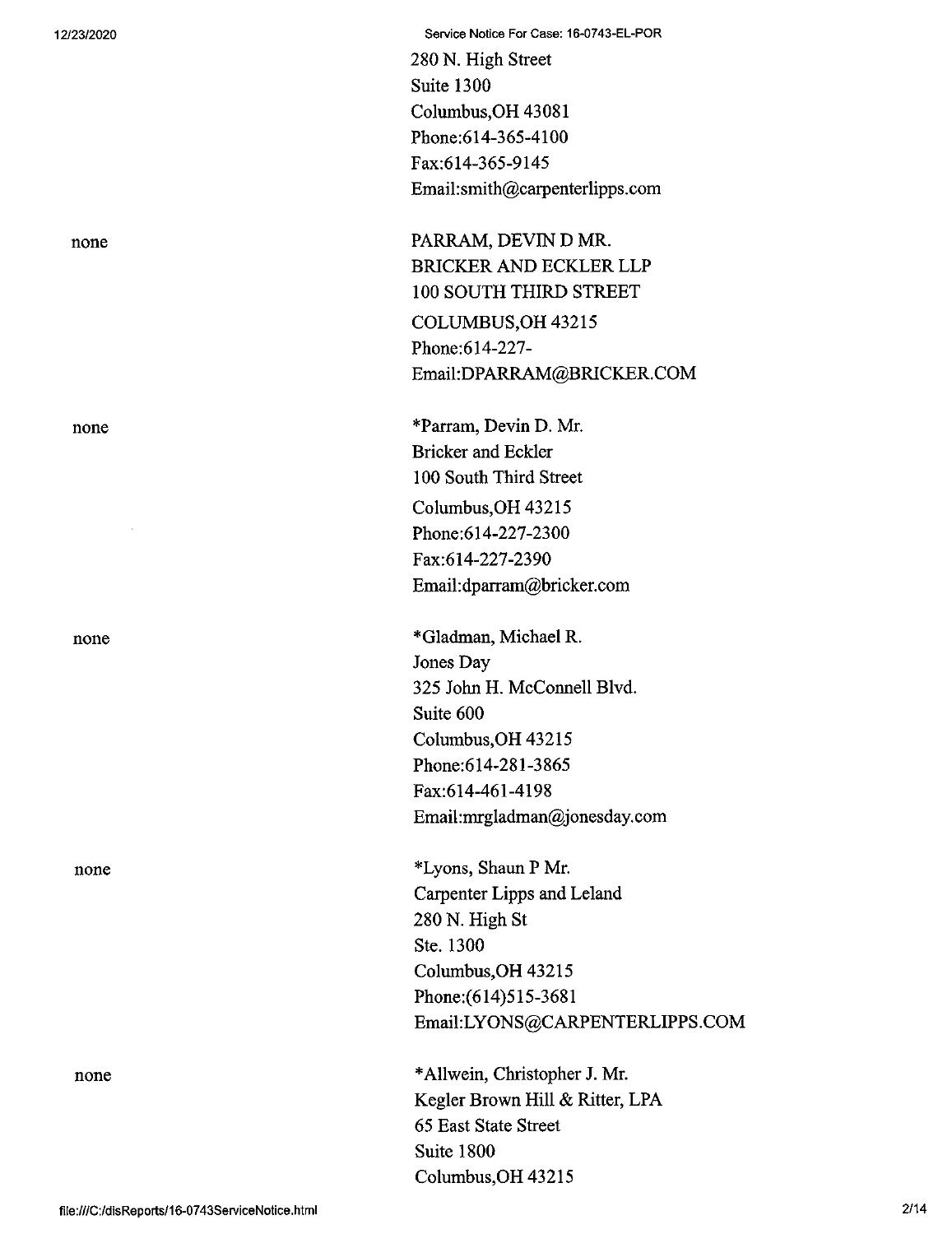| 12/23/2020 | Service Notice For Case: 16-0743-EL-POR |
|------------|-----------------------------------------|
|            | Phone: $(614)$ 462-5400                 |
|            | Fax:614-464-2634                        |
|            | Email:callwein@keglerbrown.com          |
| none       | *Wolfe, Robert Mr.                      |
|            | <b>PUCO</b>                             |
|            | 180 E. Broad St                         |
|            | Columbus, OH 43215                      |
|            | Phone: (614) 644-7691                   |
|            | Email:Robert.Wolfe@puco.ohio.gov        |
| none       | *Eckert, Joshua R. Mr.                  |
|            | <b>FirstEnergy Service Company</b>      |
|            | 300 Madison Avenue                      |
|            | Morristown, NJ 07962                    |
|            | Phone: (973) 401-8838                   |
|            | Email:jeckert@firstenergycorp.com       |
| none       | *Hays, Thomas R. Mr.                    |
|            | 8355 ISLAND LN                          |
|            | MAINESVILLE, OH 45039-9537              |
|            | Phone: (419) 410-7069                   |
|            | Email:trhayslaw@gmail.com               |
| none       | *Endris, Robert M Mr                    |
|            | <b>FirstEnergy Corp</b>                 |
|            | 76 S Main St                            |
|            | Akron, OH 44308                         |
|            | Phone: 330-384-5728                     |
|            | Fax:330-384-3875                        |
|            | Email:rendris@firstenergycorp.com       |
| none       | *Orahood, Teresa                        |
|            | Bricker & Eckler LLP                    |
|            | 100 South Third Street                  |
|            | Columbus, OH 43215-4291                 |
|            | Phone: (614) 227-4821                   |
|            | Fax: (614) 227-2390                     |
|            | Email:torahood@bricker.com              |
| none       | *Dove, Robert Mr.                       |

KEGLER BROWN HILL RITTER CO LPA

65 E. STATE STREET

file:///C:/disReports/16-0743ServiceNotice.html 3/14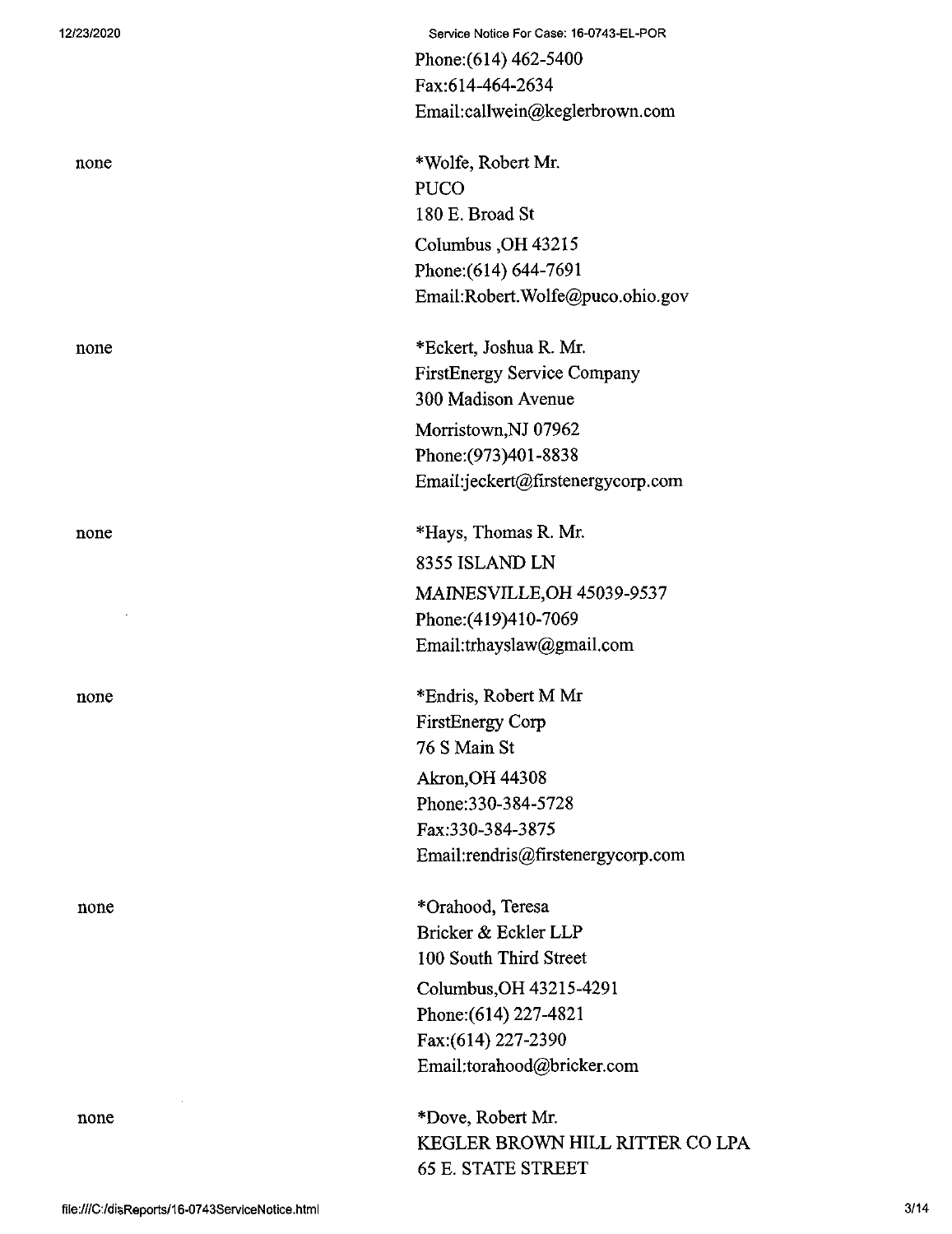| 12/23/2020 | Service Notice For Case: 16-0743-EL-POR<br><b>SUITE 1800</b><br>Columbus, OH 43215-4295<br>Phone:614-462-5443<br>Fax:614-464-2634<br>Email:RDOVE@KEGLERBROWN.COM                                             |
|------------|--------------------------------------------------------------------------------------------------------------------------------------------------------------------------------------------------------------|
| none       | *Williams, Jamie Ms.<br><b>Ohio Consumers' Counsel</b><br>65 East State Street, 7th Floor<br>Columbus, OH 43215-4213<br>Phone: 614-466-9547<br>Email:jamie.williams@occ.ohio.gov                             |
| none       | *Miller, Graeme Mr.<br>Energy Resources Center at University of Illinois<br>1309 S. Halsted Ave<br>Chicago, IL 60607<br>Phone: 312-996-3711<br>Email:gmille7@uic.edu                                         |
| none       | *Scott, Tonnetta Ms.<br><b>Ohio Attorney General</b><br>30 East Broad Street<br>Columbus, OH 43215<br>Phone: (614)466-4395<br>Fax:(614)466-4395<br>Email:tonnetta.scott@ohioattorneygeneral.gov              |
| none       | *Bojko, Kimberly W. Mrs.<br>Carpenter Lipps & Leland LLP<br>280 North High Street<br>280 Plaza Suite 1300<br>Columbus, OH 43215<br>Phone: 614-365-4100<br>Fax:614-365-9145<br>Email:bojko@carpenterlipps.com |
| none       | VAYSMAN, LARISA<br>DUKE ENERGY OHIO INC<br>139 EAST FOURTH STREET, ML 1303<br><b>CINCINNATI, OH 45202</b><br>Phone: 513-287-4010                                                                             |

\*Spencer, Ken Mr.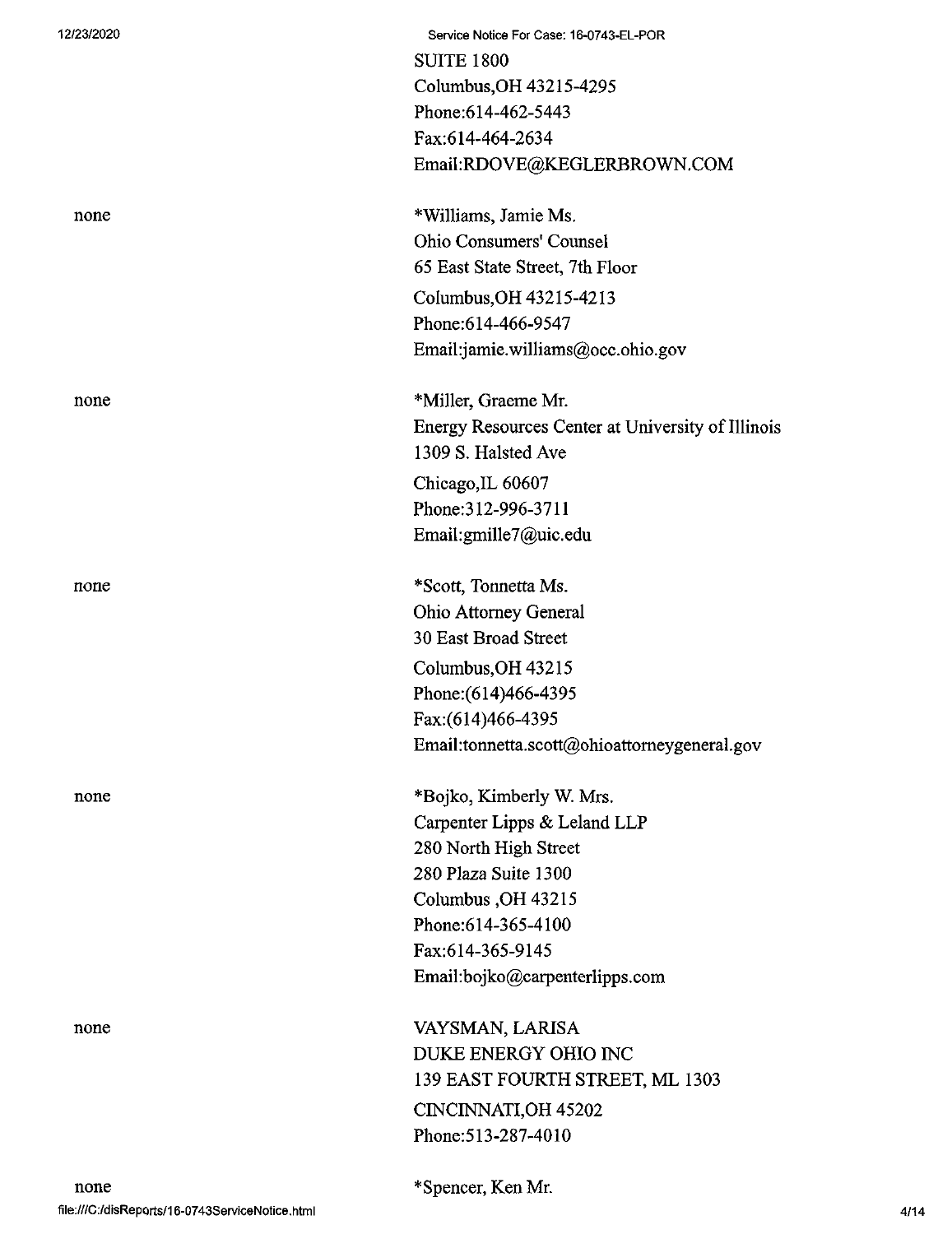none

12/23/2020 Service Notice For Case: 16-0743-EL-POR

Armstrong & Okey, Inc. 222 East Town Street, 2nd Floor Columbus,OH 43215 Phone:614-224-9481 Fax:614-224-5724 Email:kspencer@aando.com

none \*Greene, Tracy J Mrs. Ohio Consumers' Counsel 65 East State St. 7th Floor Columbus,OH 43215 Phone:614-466-9547 Fax:614-466-8574 Email:tracy.greene@occ.ohio.gov

none \*Fischer, Mary E Ms. Public Utilities Commission of Ohio 180 E. Broad St. Columbus,OH 43215 Phone:(614)466-0469 Email:mary.fischer@puco.ohio.gov

none \*Chilcote, Heather A Public Utilities Commission of Ohio 180 East Broad Street Columbus,OH 43215 Phone;(614) 466-0407

Email:heather.chilcote@puco.ohio.gov

\*Sherman, William Mr. Combined Heat and Power Alliance 3100 Clarendon Blvd Suite 800 Arlington,VA 22201 Phone:(703)717-5590 Email:williams@dgardiner.com

none \*01iker, Joseph E. Mr. IGS Energy 6100 Emerald Parkway Dublin,OH 43016 Phone:614-659-5069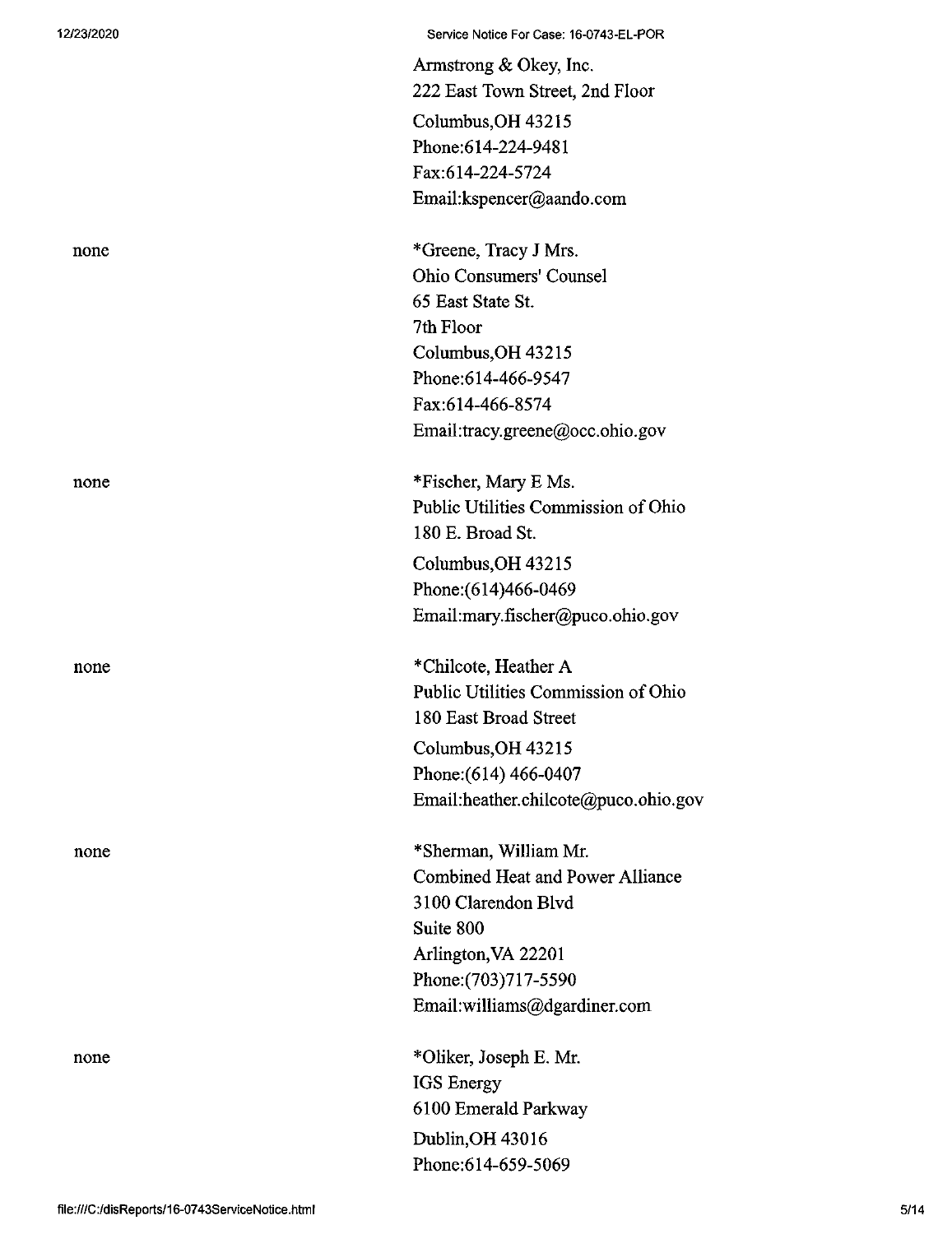12/23/2020 Service Notice For Case: 16-0743-EL-POR Email:joliker@igsenergy.com

none \*Mackin, Mel Ms. Ceres 99 Chauncy St 6th Floor Boston,MA 02111 Phone:(617)247-0700 Email:mackin@ceres.org

none \*Kuhnell, Dianne Duke Energy Business Services 139 E. Fourth Street Cincinnati,OH 45202 Phone:(513)287-4337 Fax:(513)287-4386 Email:dianne.kuhnell@duke-energy.com

none \*Staff, Docketing Docketing 180 East Broad Street 11th Floor Columbus,OH 43215 Phone:614-466-4095 Fax:614-466-0313 Email:docketing@puco.ohio.gov

none \*Pritchard, Matthew R. Mr. McNees Wallace & Nurick 21 East State Street 17th Floor Columbus,OH 43215 Phone:614-719-2840 Fax:614-469-4653 Email:mpritchard@mcneeslaw.com

none \*Fleisher, Madeline Ms. Dickinson Wright PLLC 150 E. Gay Street Suite 2400 Columbus,OH 43215 Phone:614-591-5474 Fax:844-670-6009 Email:mfleisher@dickinsonwright.coni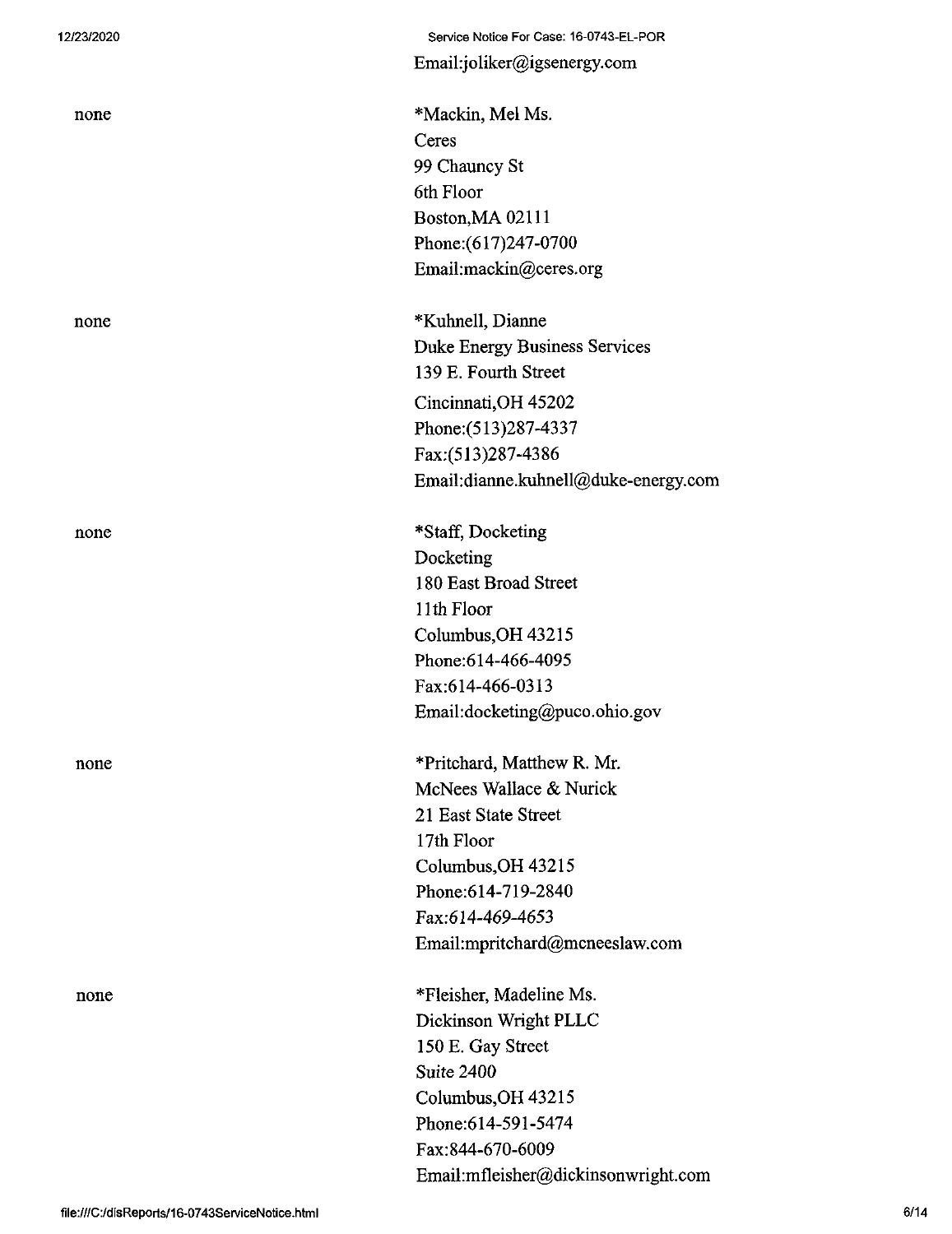none \*Cox, Caroline Ms. Environmental Law & Policy Center 35 E Wacker Dr Ste 1600 Ste 1600 Chicago,IL 60601 Phone:(865) 803-1778 Email:ccox@elpc.org

none \*Nourse, Steven T Mr. American Electric Power Service Corporation <sup>1</sup> Riverside Plaza, 29th Floor Columbus,OH 43215 Phone: (614) 716-1608 Fax:(614) 716-2950 Email:stnourse@aep.com

none D'ASCENZO, ROCCO O ATTORNEY AT LAW DUKE ENERGY OHIO 139 EAST FOURTH ST, 1303-MAIN CINCINNATLOH 45202 Phone;(513) 287-4320 Fax:(513) 287-4385 Email:rocco.d'ascen20@cinergy.com

none \*Hromalik, Nicholas Mr. Midwest Energy Efficiency Alliance 20 North Wacker Drive Suite 1301 Chicago,IL 60606 Phone:312-784-7265 Email:nhromalik@mwalliance.org

none \*Ostrowski, Erika Ms. FirstEnergy Service Company 76 South Main Street Akron,OH 44308 Phone:330-384-5803 Fax:330-384-3875 Email:eostrowski@firstenergycorp.com

> \*Nix, Shauni Mrs. Ohio Energy Project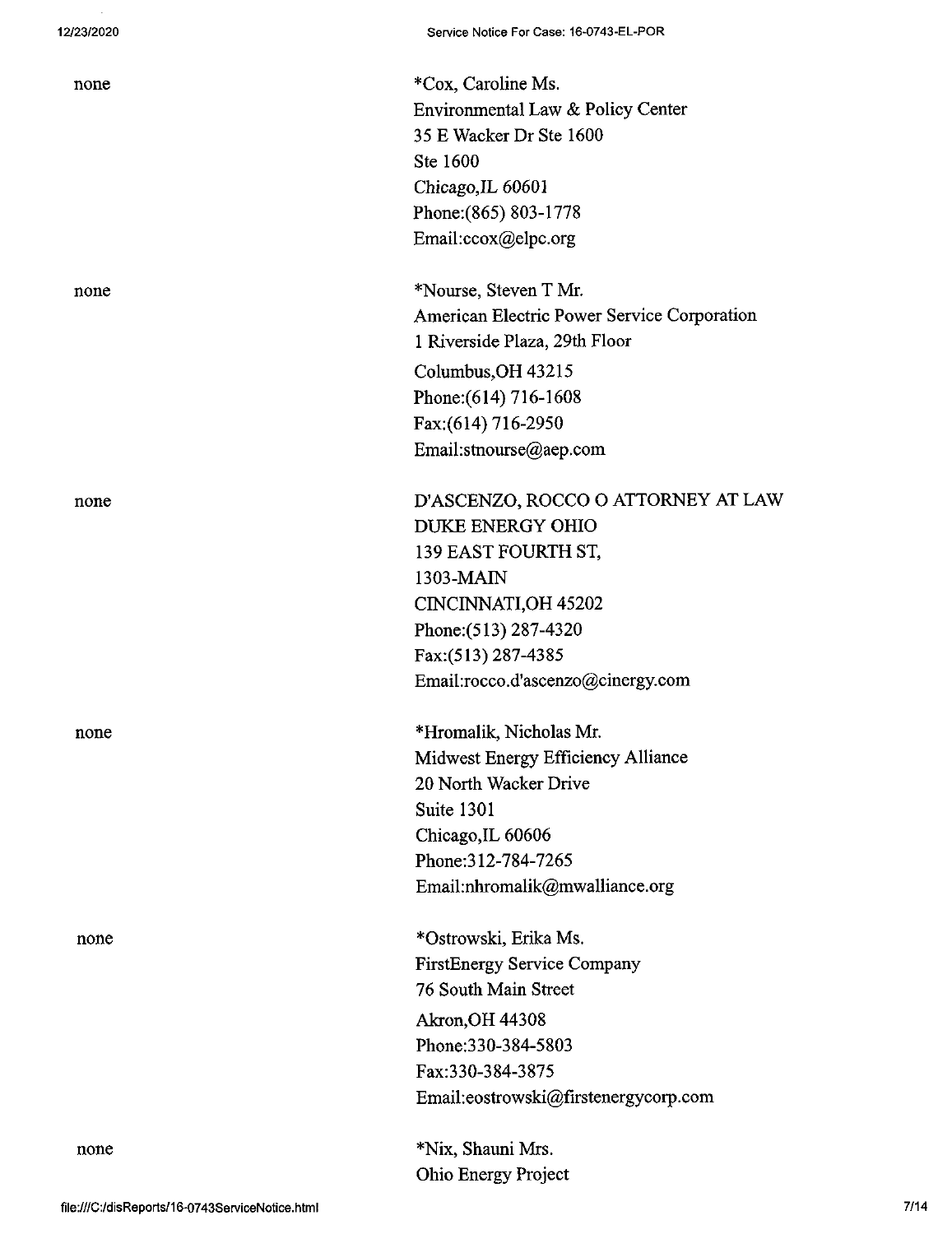| 12/23/2020 | Service Notice For Case: 16-0743-EL-POR |
|------------|-----------------------------------------|
|            | 200 East Wilson Bridge Road             |
|            | Worthington, OH 43085                   |
|            | Phone: (614) 204-9619                   |
|            | Email:snix@ohioenergy.org               |
|            |                                         |
| none       | *Gates, Debbie L Mrs.                   |
|            | Duke Energy                             |
|            | 139 East Fourth Street                  |
|            | 1303-Main                               |
|            | Cincinanti, OH 45201                    |
|            | Phone: 513-287-4332                     |
|            | Fax: 513-287-4385                       |
|            | Email:debbie.gates@duke-energy.com      |
| none       | *Dunn-Lucco, Carrie M Ms.               |
|            | <b>FirstEnergy Service Company</b>      |
|            | 76 Main Street S                        |
|            | <b>Akron, OH 44308</b>                  |
|            | Phone: 330-761-2352                     |
|            | Fax:330-384-3875                        |
|            | Email:cdunn@firstenergycorp.com         |
| none       | *Bingham, Deb J. Ms.                    |
|            | Office of the Ohio Consumers' Counsel   |
|            | 65 East State Street, 7th Floor         |
|            | Columbus, OH 43215-4203                 |
|            | Phone: 614-466-1311                     |
|            | Fax:614-466-9475                        |
|            | Email:debra.bingham@occ.ohio.gov        |
|            | PAUL WHITFIELD, ANGELA M                |
| none       | CARPENTER LIPPS & LELAND LLP            |
|            | 280 PLAZA SUITE 1300                    |
|            | <b>280 NORTH HIGH STREET</b>            |
|            | COLUMBUS, OH 43215                      |
|            |                                         |
| none       | *Sechler, Joel E Mr.                    |
|            | Carpenter Lipps & Leland LLP            |
|            | 280 Plaza                               |
|            | 280 N. High St Ste 1300                 |
|            | Columbus, OH 43215                      |
|            | Phone: (614) 365-4100                   |
|            | Fax: (614) 365-9145                     |
|            | Email:sechler@carpenterlipps.com        |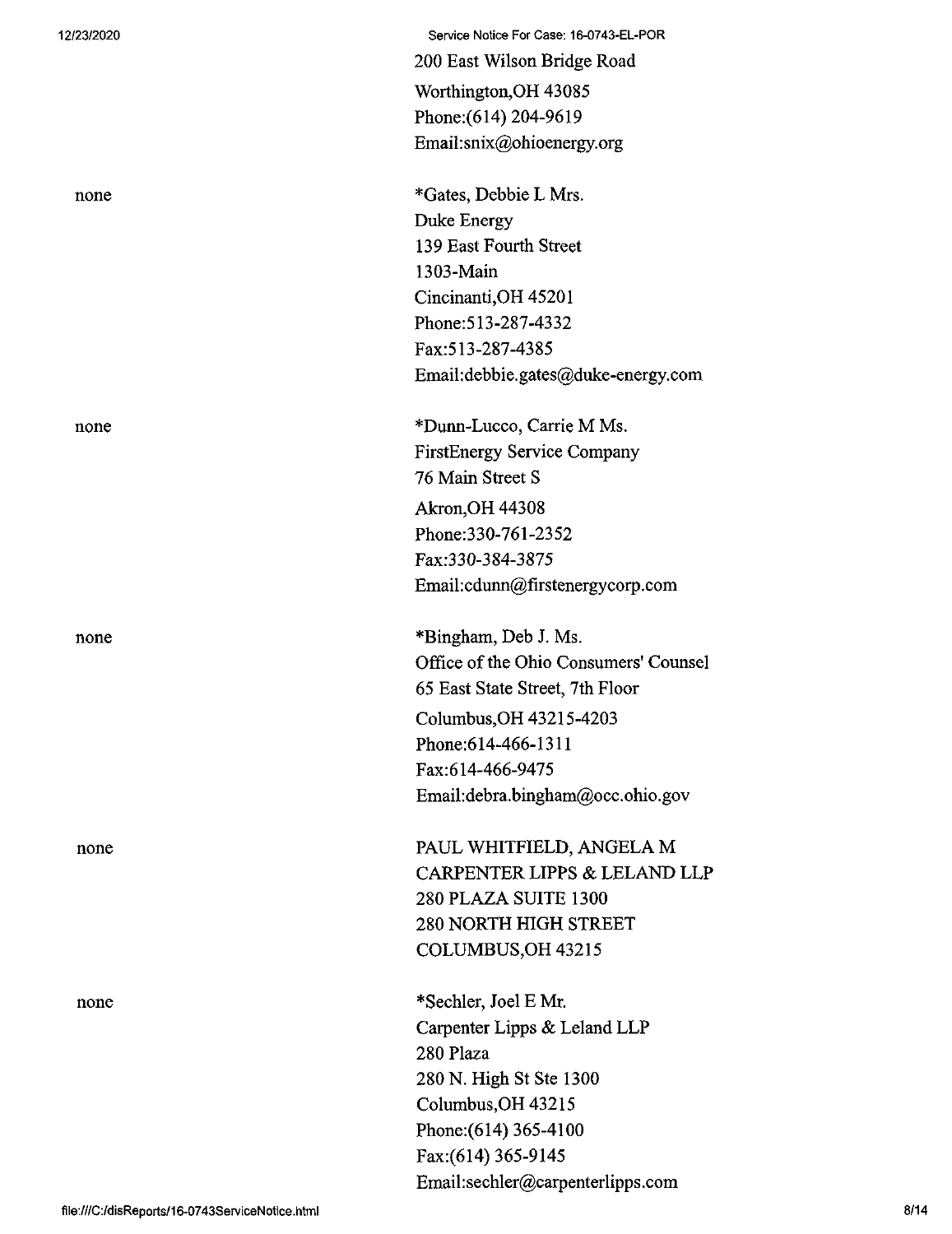none \*Kolich, Kathy J Ms. Kathy J. Kolich, Attorney at Law 1521 Hightower Drive Uniontown,OH 44685 Phone:330-316-2378 Fax:330-384-3875 Email:kjklaw@yahoo.com

none \*Smith, Cheryl A Ms. Carpenter Lipps & Leland 280 N. High Street Suite 1300 Columbus,OH 43081 Phone:614-365-4100 Fax:614-365-9145 Email:smith@carpenterlipps.com

none \*Leach-Payne, Vicki L. Ms. McNees Wallace & Nurick LLC 21 E. State St, 17th Floor Columbus,OH 43215 Phone:614-719-2847 Fax:614-469-4653 Email:vleach-payne@mwncmh.com

none \*Gladman, Michael R. Jones Day 325 John H. McConnell Blvd. Suite 600 Columbus,OH 43215 Phone:614-281-3865 Fax:614-461-4198 Email:mrgladman@jonesday.com

none \*Gladman, Michael R. Jones Day 325 John H. McConnell Blvd. Suite 600 Columbus,OH 43215 Phone:614-281-3865 Fax:614-461-4198 Email:mrgladman@jonesday.com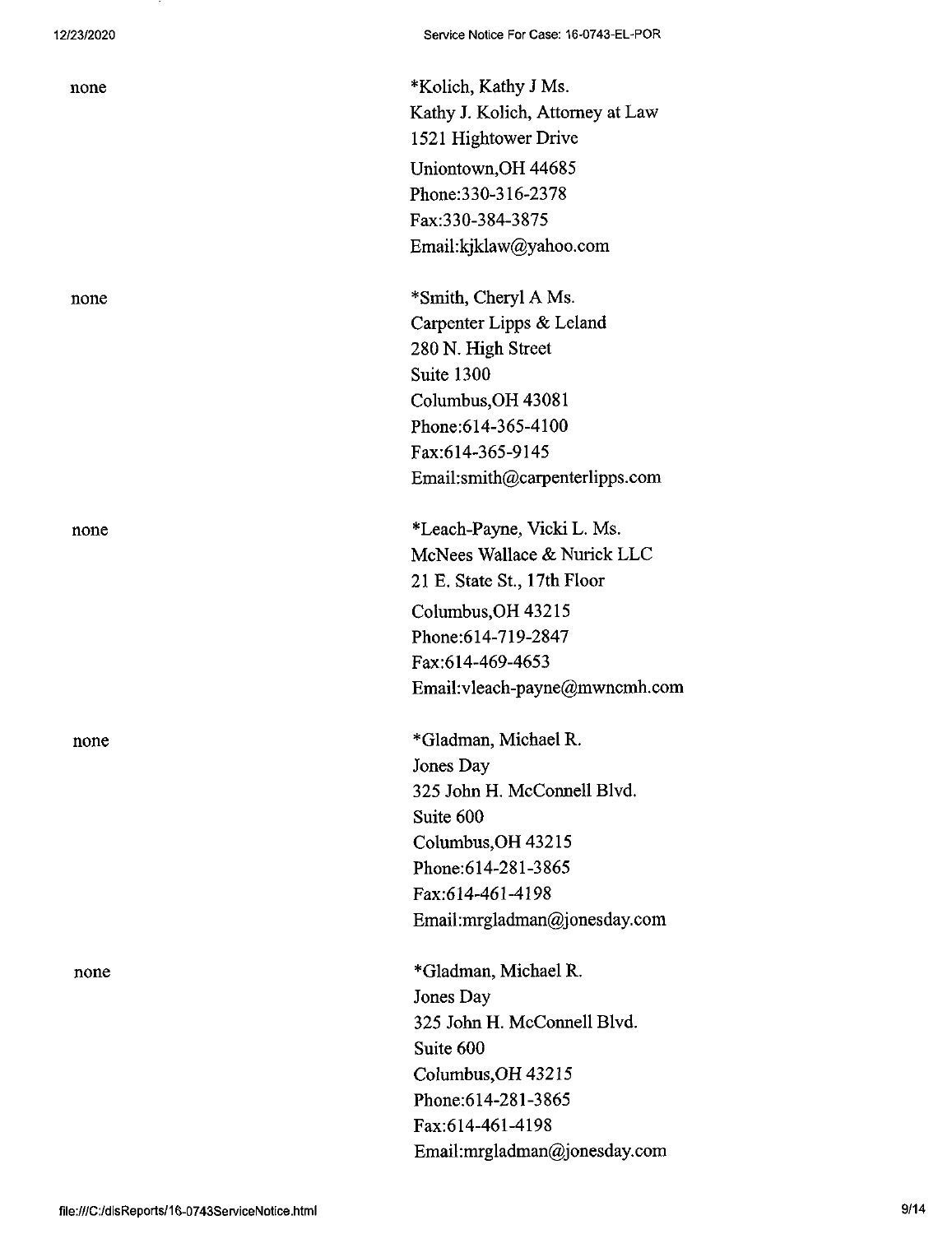| 12/23/2020 | Service Notice For Case: 16-0743-EL-POR |
|------------|-----------------------------------------|
| none       | *Chapman, Tara L Ms.                    |
|            | IGS Energy                              |
|            | 6100 Emerald Parkway                    |
|            | Dublin, OH 43017                        |
|            | Phone: (614) 659-5058                   |
|            | Fax:855-726-3542                        |
|            | Email:tchapman@igsenergy.com            |
| none       | *Allwein, Christopher J. Mr.            |
|            | Kegler Brown Hill & Ritter, LPA         |
|            | 65 East State Street                    |
|            | Suite 1800                              |
|            | Columbus, OH 43215                      |
|            | Phone: (614) 462-5400                   |
|            | Fax:614-464-2634                        |
|            | Email:callwein@keglerbrown.com          |
| none       | *Gaunder, Debra A                       |
|            | Carpenter Lipps & Leland LLP            |
|            | 280 N High Street, Suite 1300           |
|            | Columbus, OH 43215                      |
|            | Phone: 614-300-4005                     |
|            | Fax:614-365-9145                        |
|            | Email:gaunder@carpenterlipps.com        |
| none       | *Dove, Robert Mr.                       |
|            | KEGLER BROWN HILL RITTER CO LPA         |
|            | <b>65 E. STATE STREET</b>               |
|            | <b>SUITE 1800</b>                       |
|            | Columbus, OH 43215-4295                 |
|            | Phone: 614-462-5443                     |
|            | Fax:614-464-2634                        |
|            | Email:RDOVE@KEGLERBROWN.COM             |
| none       | *Williams, Samantha                     |
|            | Natural Resources Defense Council       |
|            | 20 N. Wacker Drive                      |
|            | Ste 1600                                |
|            | Chicago, IL 60606                       |
|            | Phone: 415-533-2060                     |
|            | Email:swilliams@nrdc.org                |
| none       | HEALEY, CHRISTOPHER                     |
|            | <b>OHIO CONSUMERS COUNSEL</b>           |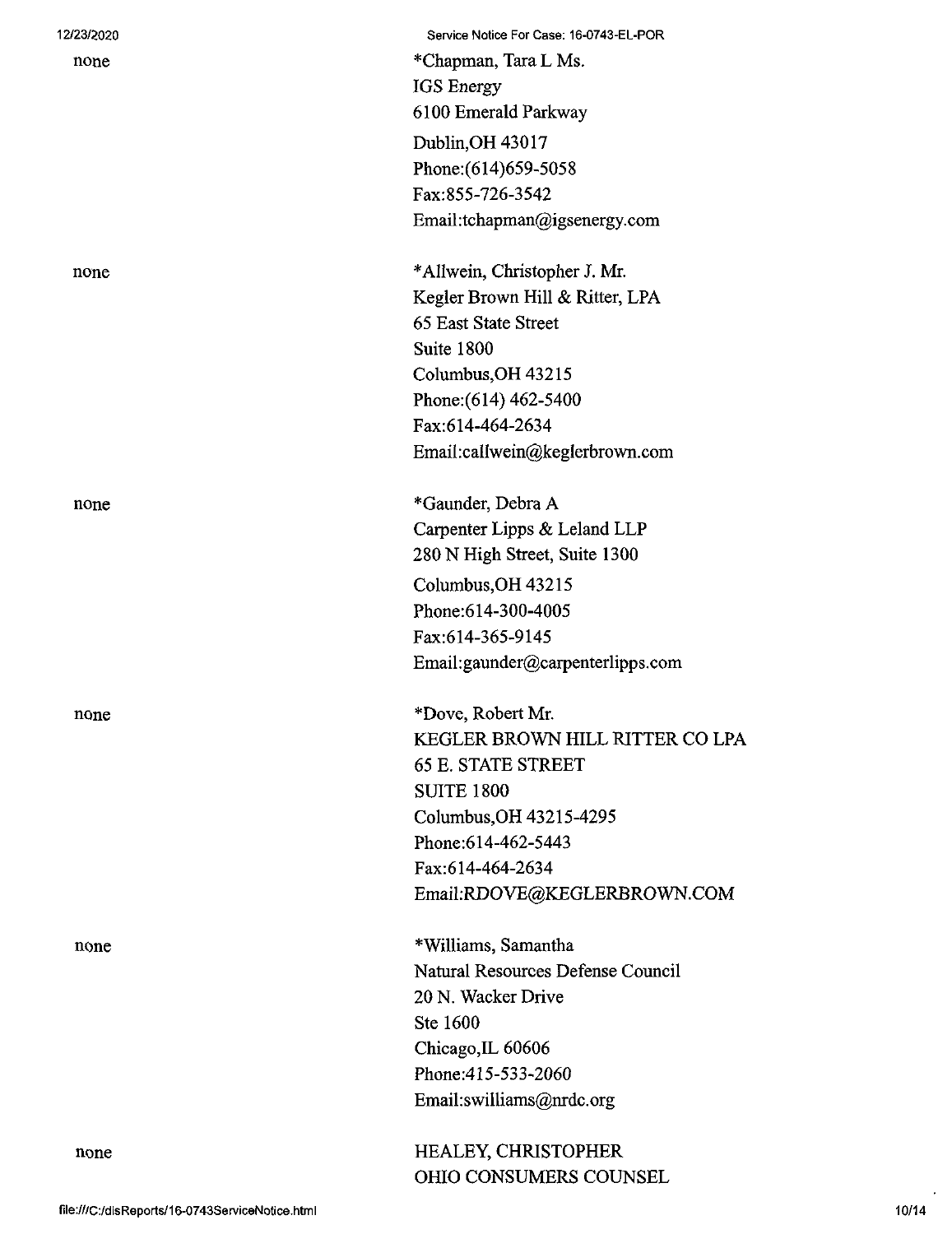|  |  | 12/23/2020 |  |  |
|--|--|------------|--|--|
|--|--|------------|--|--|

| v |
|---|
|---|

**12/23/2020 Service Notice For Case: 16-0743-EL-POR** 65 E STATE STREET SUITE 700 COLUMBUS,OH 43215 Phone:614-466-9571 Email:CHRISTOPHER.HEALEY@OCC.OHIO.GOV

KELTER, ROBERT ATTORNEY AT LAW ENVIRONMENTAL LAW & POLICY CENTER 35 EAST WACKER DRIVE SUITE 1600 CHICAGO ,IL 60601-2206 Phone:312-795-3734 Fax:312-795-3730 Email:RKELTER@ELPC.ORG

none \*Brigner, Gina L Ms. Ohio Consumers' Counsel 65 E. State Street, 7th Floor Columbus,OH 43215 Phone:614-644-0684 Fax:614-466-9475 Email:brigner@occ.state.oh.us

none \*Miller, Vesta R Public Utilities Commission of Ohio 180 East Broad Street Columbus,OH 43215 Phone:614-466-7702 Email:Vesta.Miller@puc.state.oh.us

none \*Scott, Tonnetta Ms. Ohio Attorney General 30 East Broad Street Columbus,OH 43215 Phone:(614)466-4395 Fax:(614)466-4395 Email:tonnetta.scott@ohioattomeygeneral.gov

none \*Bojko, Kimberly W. Mrs. Carpenter Lipps & Leland LLP 280 North High Street 280 Plaza Suite 1300 Columbus ,OH 43215 Phone:614-365-4100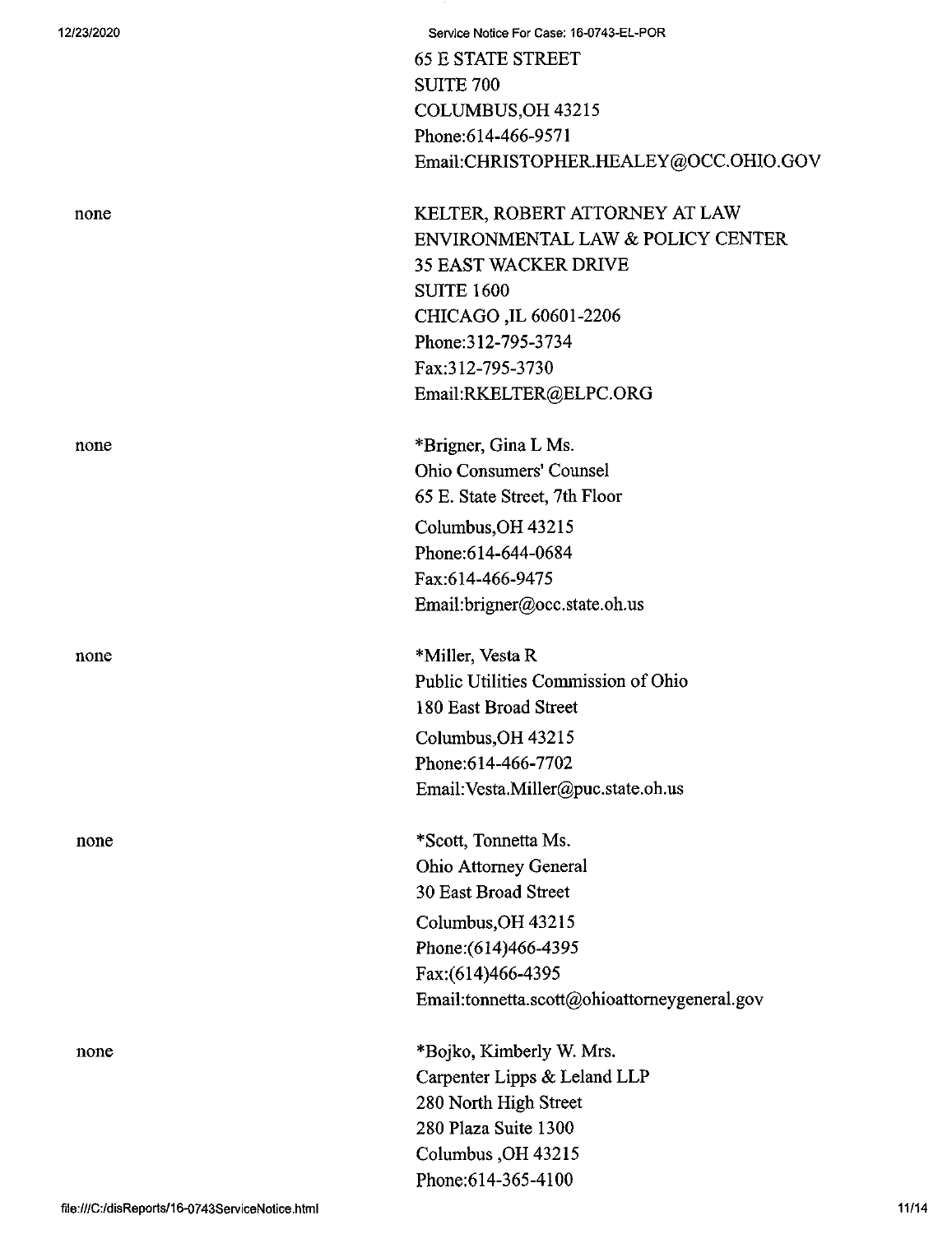none

none

none

12/23/2020 Service Notice For Case: 16-0743-EL-POR Fax:614-365-9145 Email:bojko@carpenterlipps.com

none OSTROWSKI, ERIKA FIRSTENERGY SERVICE CO 76 S MAIN ST AKRON,OH 44308 Phone:330-761-2532

none \*Oliker, Joseph E. Mr. IGS Energy 6100 Emerald Parkway Dublin,OH 43016 Phone:614-659-5069 Email:joliker@igsenergy.com

> \*Kelter, Robert Mr. Environmental Law & Policy Center 35 East Wacker Drive, Suite 1600 Chicago,IL 60601 Phone:312-795-3734 Fax:312-795-3730 Email:rkelter@elpc.org

\*Perko, James D Mr. Carpenter Lipps & Leland 280 N High St Ste 1300 Columbus,OH 43215 Phone:614-365-4110 Fax:614-365-9145 Email:perko@carpenterlipps.com

\*Dunn-Lucco, Carrie M Ms. FirstEnergy Service Company 76 Main Street S Akron,OH 44308 Phone:330-761-2352 Fax;330-384-3875 Email:cdunn@firstenergycorp.com

## **INTERVENOR**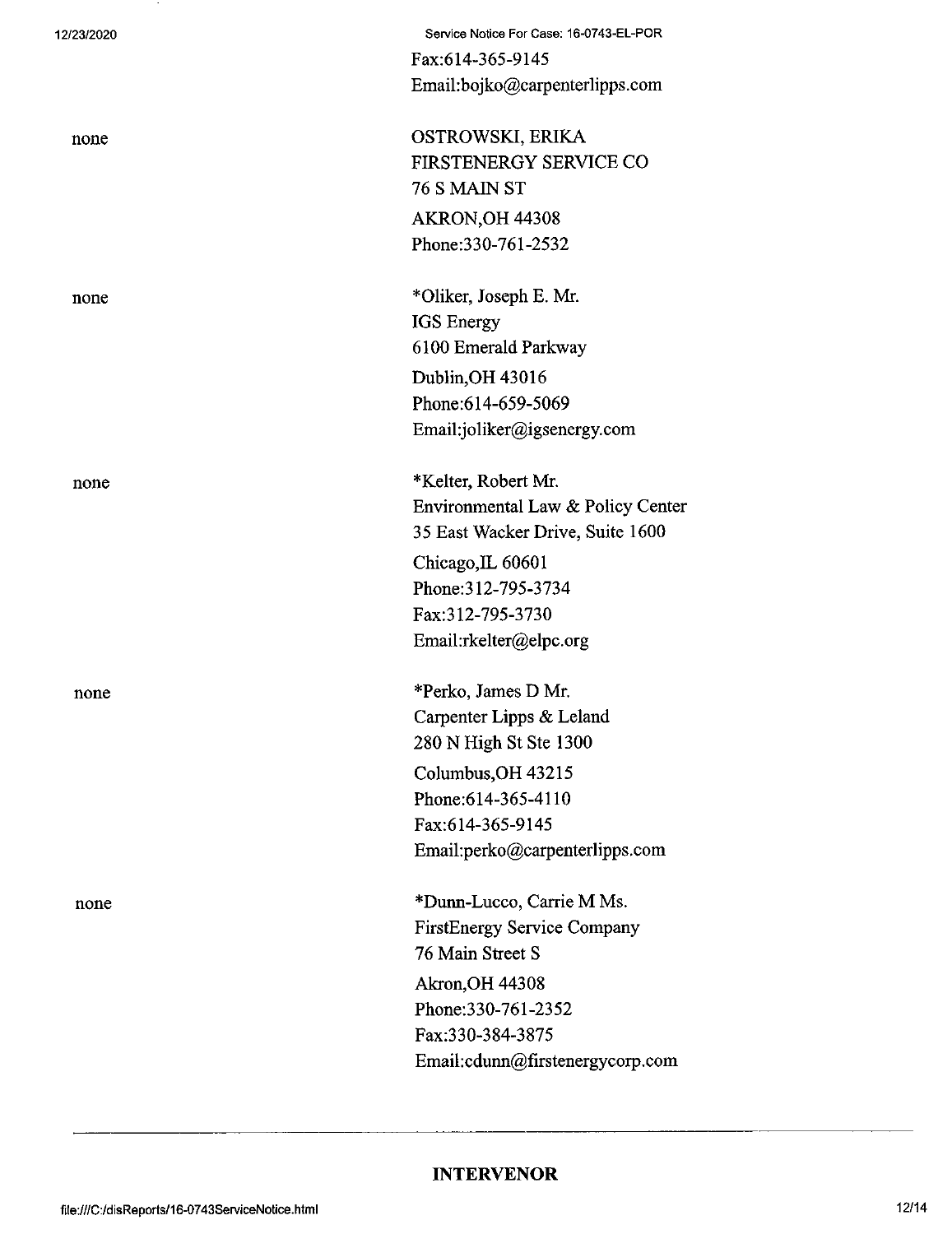**ATTORNEY**

# PARTY OF RECORD

| ENVIRONMENTAL DEFENSE FUND<br><b>JOHN FINNIGAN</b>       | <b>NONE</b>                    |
|----------------------------------------------------------|--------------------------------|
| <b>6735 HIDDEN HILLS DRIVE</b>                           |                                |
| CINCINNATI, OH 45230                                     |                                |
| Phone: 513-226-9558                                      |                                |
| ENVIRONMENTAL LAW & POLICY CENTER                        | <b>NONE</b>                    |
| 21 WEST BROAD STREET                                     |                                |
| <b>SUITE 800</b>                                         |                                |
| COLUMBUS, OH 43215-4189                                  |                                |
| Phone:614-488-3301                                       |                                |
| <b>INDUSTRIAL ENERGY USERS OF OHIO</b>                   | *Pritchard, Matthew R. Mr.     |
| <b>MATTHEW R. PRITCHARD</b>                              | McNees Wallace & Nurick        |
| MCNEES WALLACE & NURICK LLC FIFTH<br><b>THIRD CENTER</b> | 21 East State Street           |
| 21 EAST STATE ST 17TH FLOOR                              | 17th Floor                     |
| COLUMBUS, OH 43215                                       | Columbus, OH 43215             |
| Phone: (614) 469-8000                                    | Phone: 614-719-2840            |
|                                                          | Fax:614-469-4653               |
|                                                          | Email:mpritchard@mcneeslaw.com |
| OHIO ENVIRONMENTAL COUNCIL                               | <b>NONE</b>                    |
| 1145 CHESAPEAKE AVE I                                    |                                |
| COLUMBUS, OH 43212                                       |                                |
| Phone: (614) 487-7506                                    |                                |
| Fax: (614) 487-7510                                      |                                |
| OHIO HOSPITAL ASSOCIATION                                | <b>NONE</b>                    |
| <b>BRICKER &amp; ECKLER LLP</b>                          |                                |
| 100 SOUTH THIRD STREET                                   |                                |
| COLUMBUS, OH 43215-4291                                  |                                |
| Phone: 614-227-2300                                      |                                |
| Fax:614-227-2390                                         |                                |
| Email: INFO@BRICKER.COM                                  |                                |
| <b>OHIO MANUFACTURERS' ASSOCIATION</b>                   | <b>NONE</b>                    |
| <b>33 N HIGH STREET</b>                                  |                                |
| COLUMBUS, OH 43215                                       |                                |

file:///C:/disReports/16-0743ServiceNotice.html 13/14

Email:OMA@OHIOMFG.COM

Phone:(614) 224-5111 Fax:(614) 224-1012